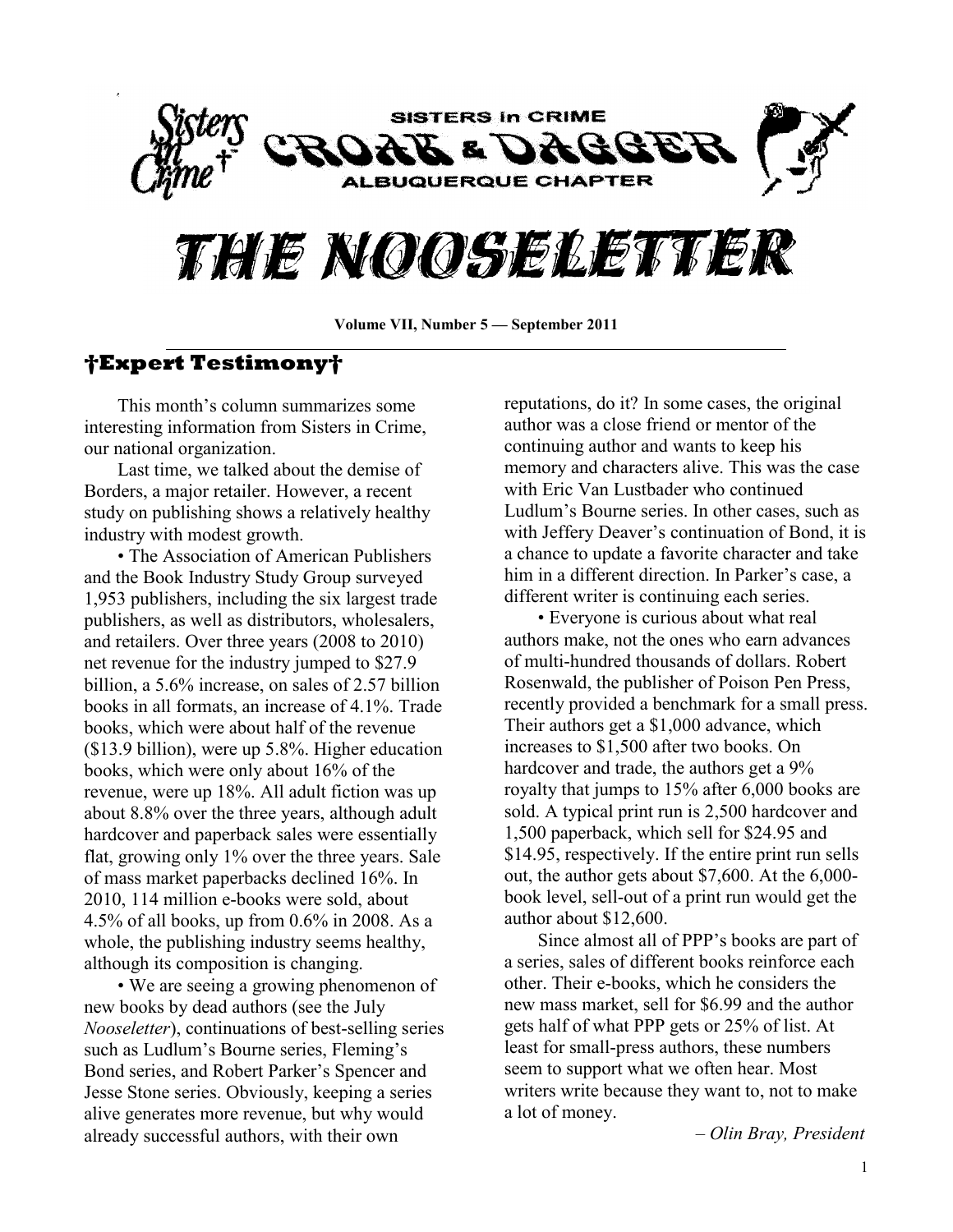## *Don't Miss It!* **Tuesday, September 27, at 7 p.m.**

Gerald Weinberg has published more than 50 award-winning, best-selling nonfiction books on human behavior, thinking, and leadership. "I've always been interested in helping smart people be happy and productive," he says. "To that end, I try to incorporate my knowledge of science, engineering, and human behavior into all of my writing.

Jerry also writes mysteries, science fiction, and technothrillers about smart people, including *Freshman Murders, The Aremac Project, Jigglers, First Stringers, Second StringersEarth's Endless Effort,* and *Mistress of Molecules*. Links to Jerry's books may be found at [http://www.geraldmweinberg.com.](http://www.geraldmweinberg.com/)

Jerry is a charter member in the Computing Hall of Fame, but the "award" he is most proud of is the book, *The Gift of Time* (Fiona Charles, ed.) written by his students and readers for his 75th birthday.

The Albuquerque Croak & Dagger chapter of Sisters in Crime welcomes mystery fans, readers, and writers who want to enjoy felonious fun, absolutely criminal companionship and sensational speakers.

October's speaker will be Robert Downs. Originally from West Virginia, Robert has lived in Virginia, Massachusetts, and now New Mexico. He aspired to be a writer before he realized how difficult the writing process was. Fortunately, he'd already fallen in love with the craft, otherwise Casey Holden, PI, might never have seen print. *Graceful Immortality*, Casey's next adventure, will be coming soon. To find out more, visit: [www.RobertDowns.net.](http://www.robertdowns.net/)

C&D meetings are held in the police briefing room of the James Joseph Dwyer Memorial Substation, 12700 Montgomery NE (1 block east of Tramway). Unless otherwise noted, programs are free and open to the public.



Sisters in Crime was founded in 1986. *The mission of Sisters in Crime shall be "to promote the professional development and advancement of women crime writers to achieve equality in the industry."*

 *Our vision is: "Raising professionalism and achieving equity among crime writers."*

 *And our motto is: "SinC into a good mystery!"*

### **Check Out the Croak & Dagger Website for all your Croak & Dagger information needs.** www.croak-and-dagger.com

- Upcoming Programs
- 2011 Meeting Schedule
- Membership Form
- Speakers Bureau
- Links to Mystery Websites & Websites for Your Favorite Croak & Dagger Authors
- *The Nooseletter* Archive

AND: Remember that all members are invited to join the Croak & Dagger Yahoo group, an online gathering place for mystery writers. Join in! Log on to C&D's web page ([www.croak-and](http://www.croak-and-dagger.com/)[dagger.com\)](http://www.croak-and-dagger.com/) and click on the link to moderator Nancy Varian for instructions. Exchange news and information about mystery books, movies, and TV shows, as well as online courses.

### *The Line Up*

President/Treasurer – Olin Bray – *[ohbray@nmia.com](mailto:ohbray@nmia.com)* Secretary – Fred Aiken – *[FAAiken@aol.com](mailto:rkresge777@comcast.net)* Vice President – Joan Saberhagen – *[joan@joanspicci.com](mailto:joan@joanspicci.com)* Membership – Pat Wood *pwood73@comcast.net* Programs/Publicity – Rita Herther – *[RMHerther@aol.com](mailto:RMHerther@aol.com)* Website Technical Support Manager – Susan Zates – *[smzates@yahoo.com](mailto:smzates@yahoo.com) Nooseletter* Editor – Linda Triegel *[newsette@earthlink.net](mailto:newsette@earthlink.net)*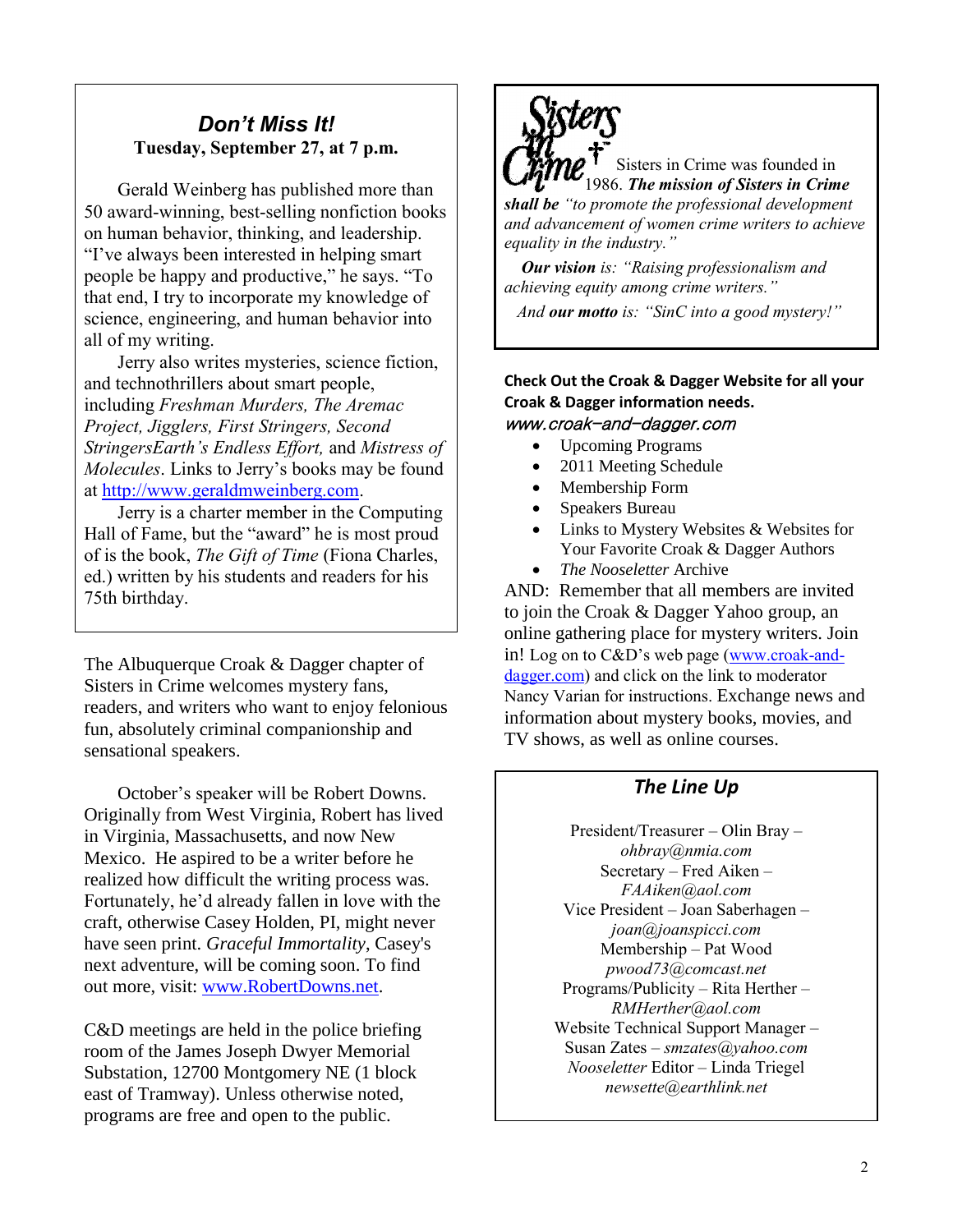# **NOVEMBER ELECTION**

*The Croak & Dagger chapter works because of the efforts of dedicated volunteers.*

Each year, members of Croak & Dagger vote for candidates for the four elective positions on the C&D board who serve 1-year terms. As usual, this year's election will be held at the November meeting. All dues-paying members are eligible to vote. If you cannot attend the November meeting, please email your vote to the current membership chair, Pat Wood, at pwood73@comcast.net **no later than** noon on November 21. Ballots will be distributed and counted at the November 22 meeting and the results announced at the end. The whole board officially takes office in December.

Current board members (see page 2) have expressed a willingness to stay for another term, but we welcome newcomers to the roster. If you are interested in running for any of the positions listed below, contact president Olin Bray at [ohbray@nmia.com.](mailto:ohbray@nmia.com)

#### *Elective Positions*

The **President** presides at all membership meetings and executive committee meetings, sets goals and assigns responsibilities, polls members on major decisions, keeps members informed, and serves as group spokesperson.

The **Vice President** conducts meetings in the President's absence and fills in or assists when needed for any other executive tasks.

The **Secretary** takes minutes at monthly board meetings, sends out notices of board meetings when needed, and keeps members on track as to what matters have been decided.

The **Treasurer** maintains the chapter's checking account and, with the membership chairman, tracks income and outgo.

#### *Appointive Positions:*

The **Programs/Publicity Chair** uses chapter resources to come up with speaker ideas and lines up programs for two or three months at a time; also coordinates purchase of gift bookmarks and sends press releases.

The *Nooseletter* **Editor** collects material from members and the media, edits for length, lays out the bimonthly *Nooseletter*, and delivers it to the membership chair for email distribution.

The **Membership** chairman works with the treasurer to maintain a data base of members, and sends out meeting announcements and the *Nooseletter* to members.

The **Website Technical Support Manager** maintains the chapter's website, renewing contracts with the site host, uploading announcements and other information when directed by the board.

### *Agatha Christie's* **Witness for the Prosecution** *our next theater outing*

Croak & Dagger is organizing a theater party for Saturday evening, February 4, 2012, to see *Witness for the Prosecution* at the Albuquerque Little Theatre. Ticket prices (discounted for the group) will be announced later. Reservations for pre-show dinner at a nearby restaurant will be made for those interested.

*Witness for the Prosecution* is the story of an aging London barrister who takes on the defense of a man suspected in the murder of a wealthy widow. The testimony of the wife of the accused holds the key to solving the case. A classic of courtroom suspense, *Witness for the Prosecution* is one of those Christie specialties with enough double-crossing twists to keep the audience guessing right up to the final twist at the end.

The play was adapted from a Christie short story and opened in [London](http://en.wikipedia.org/wiki/London) on October 28, 1953. It was subsequently made into a film, released in 1958, starring [Charles Laughton,](http://en.wikipedia.org/wiki/Charles_Laughton) [Marlene Dietrich,](http://en.wikipedia.org/wiki/Marlene_Dietrich) and [Tyrone Power.](http://en.wikipedia.org/wiki/Tyrone_Power)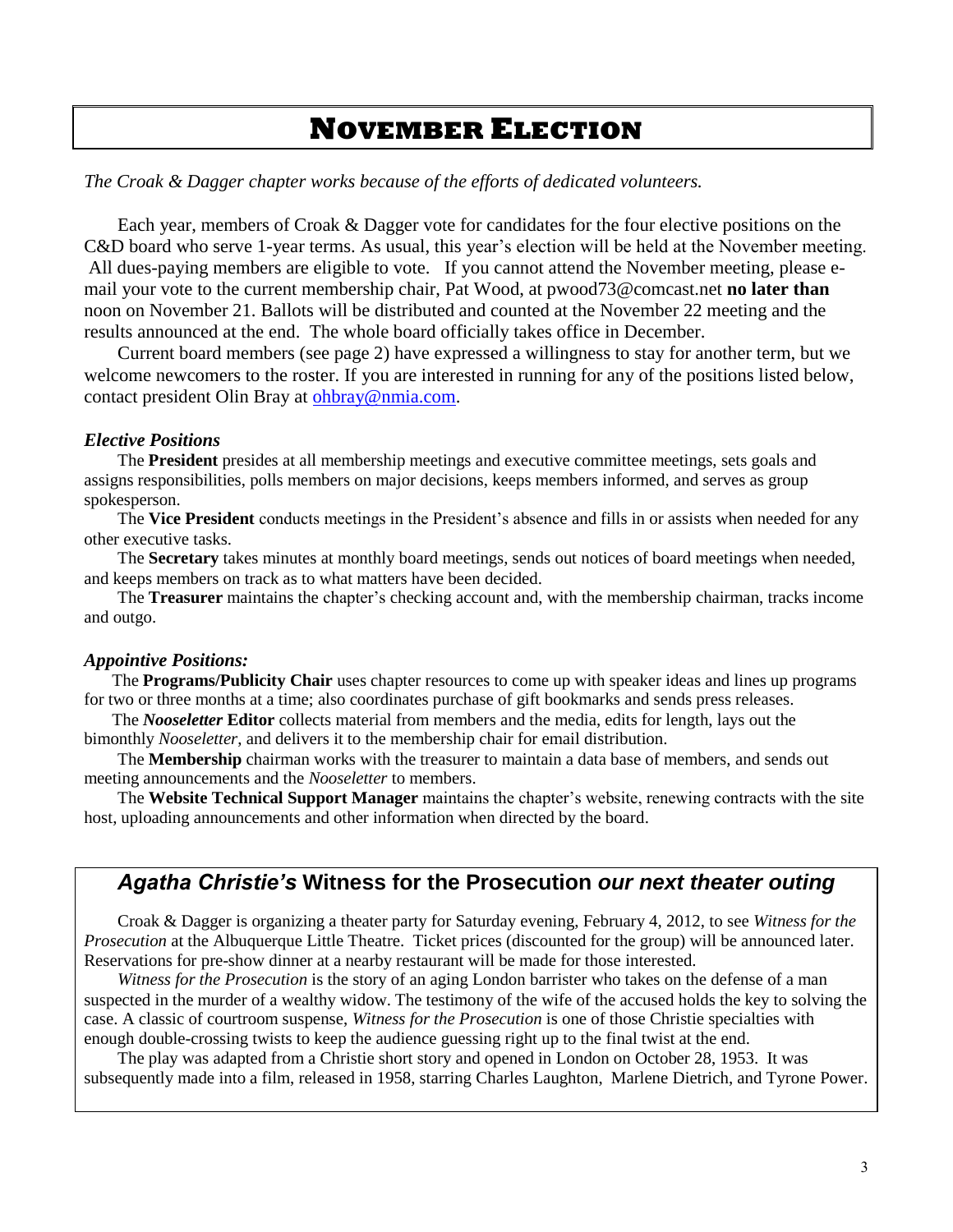# *Noose News*

#### **Rob Kresge to Teach Workshop**

On October 16, from 2-4 p.m., Rob Kresge, a founding member of Croak & Dagger and a finalist for the 2011 Bruce Alexander Award for Best Historical Mystery for his *Murder for Greenhorns*, will teach a workshop to help beginning mystery writers increase their chances of getting published. He will trace the legacy of Edgar Allan Poe through later American mystery authors and provide exercises and handouts. The workshop will be at the Taylor Ranch Library, 5000 Bogart NW. There is no charge to attend the class.

### The *[2011 SinC Summit Report: How Readers](http://www.sistersincrime.org/displaycommon.cfm?an=1&subarticlenbr=21)  [Find Books](http://www.sistersincrime.org/displaycommon.cfm?an=1&subarticlenbr=21)* is now available online/

As the publishing industry undergoes enormous changes, and each year more books jostle for attention in a fragmented marketplace, a key question emerges: How do readers find the books they want to read? Sisters in Crime took that question to the American Library Association (ALA) annual convention in New Orleans to learn how librarians, publishers, reviewers, marketing reps, distributors, and electronic delivery help readers find books.

Go to [www.sistersincrime.org](http://www.sistersincrime.org/) for the report or [Click here](http://www.sistersincrime.org/displaycommon.cfm?an=1&subarticlenbr=21) to be taken to the Members Only webpage (you will be prompted to enter your username and password) where this latest report and previous years' reports reside. Enjoy!

The schedule for the **2011 Hillerman Conference**, November 10-12, is shaping up, and workshops so far include a pre-conference writing workshop, "A Writer's Toolkit: 7 Essentials for Success" with Sandi Ault; "A Spy's Guide to Santa Fe" with author Edward Held, Director of Intelligence and Counterintelligence at the Department of Energy in Washington, DC; "The Plot Thickens: Keep Readers Turning Those Pages" with best-selling author Douglas Preston; "The Art and Craft of Narrative Nonfiction" with Hampton Sides; Creating GOOD Bad Guys: with Joe Badal,

Steve Havill, John Vorhaus and Sandi Ault; and "The Changing Face of Publishing" with Edgar nominee David Morrell. Click here for the complete [conference schedule.](http://r20.rs6.net/tn.jsp?llr=wfa5ilcab&et=1106322232386&s=1016&e=001ryUAJwQZR-98W5iJINpMZrwlL6Wi59LOQIfWWSMKAe99AgwPg3cmpXx1bYbDCvThhcAF2kYkJHts1-NLKwPChFwxsnttNY3gnmbG5-qg-h5hZkedJ1NmCgg-bhe8BYXU8qQuj09ljvFbDx_oh1w4lpIerArsxva2)

The conference will also feature flash critiques, panel discussions, and book signings by each day's speaker, as well as a luncheon conversation with Editor Peter Joseph and Tricia Fields, 2010 Tony Hillerman Prize Winner. The 2011 Tony Hillerman/*New Mexico Magazine* Short Story Prize will be presented at a dinner with keynote speaker Douglas Preston (*The Monster of Florence*, or How I Fell into One of My Novels).

The conference will also offer one-on-one critique sessions for first chapters, short fiction, synopses, and non-fiction essays. Conference registrants receive a discount on critiques and on the pre-conference workshop.

The conference welcomes beginners and experienced writers.

There's still time to sign up for two of the following conferences as well:

The 17<sup>th</sup> annual *Magna cum Murder* Crime Writing Festival, sponsored by Ball State University, takes place October 28-30 at the Horizon Convention Center, Muncie, Indiana. Guests of honor: Parnell Hall. Banquet Keynote Speaker: Bob Brier. Register by October 15 at [www.magnacummurder.com.](http://www.magnacummurder.com/)

The tenth annual *New England Crime Bake in* Massachusetts November 11-13 is sold out!

Lawrence Block and William Kent Krueger headline the *Men of Mystery* conference in Irvine, California, on November 19. A Grand Master of the Mystery Writers of America, Block is the author of the Bernie Rhodenbarr and Matthew Scudder mystery series, as well as several books on the craft of writing. Krueger's mysteries are set in the north woods of Minnesota and include the Northwest Angle series. Sign up at [www.menofmystery.org.](http://www.menofmystery.org/)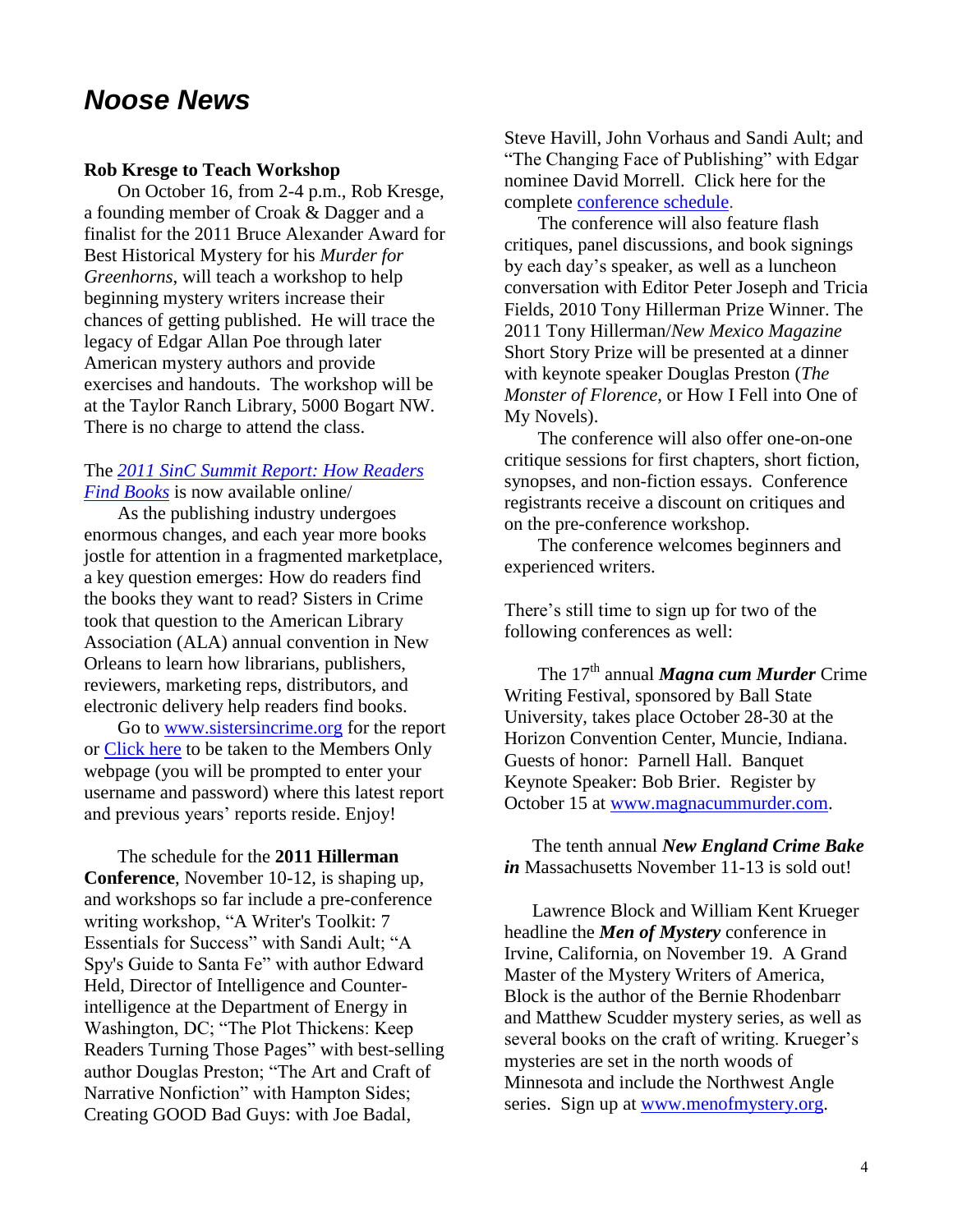## *More News…*

On Friday, Sept 23, 7-8pm, Alamosa Books is hosting an event for **Heather Brewer**. She's a New York Times bestselling author whose series of YA books count over one million in print.

In her new book, *The Slayer Chronicles: First Kill,* Joss McMillan's perfect life crashes down the night he witnesses his sister's murder — at the hands of a vampire. He then finds out his family's secret heritage: They are part of the Slayer Society, a group whose mission is to rid the world of vampires. Joss is their new recruit. As Joss trains, bent on seeking revenge for his sister, he discovers powers that could make him the youngest, strongest Slayer in history. But there is a traitor in the Society, one whose identity would shake Joss to the core . . . if the traitor doesn't kill him first.

With over a million copies already in print, *The Chronicles of Vladimir Tod* is still sinking its fangs into new readers every day. Now, bestselling author Heather Brewer brings us the other side of the story, from the perspective of Vlad's former friend turned mortal enemy: vampire slayer Joss McMillan. This is the first in a series of five books that can be read

alongside Vlad Tod or entirely on their own. For more, go to Heather's website:

<http://heatherbrewer.com/>

Alamosa Books is at 8810 Holly Ave NE, Ste D. Albuquerque NM 87122

### From [www.ubergizmo.com:](http://www.ubergizmo.com/)

There seems to be a vending machine for just about everything nowadays. From one that dispenses [wedding rings,](http://www.ubergizmo.com/2011/06/autowed-wedding-machine/) to another that dispenses [USB cables to LCD displays,](http://www.ubergizmo.com/2011/05/the-ultimate-vending-machines-for-geeks-and-hobbyists/) so it's really not surprising to see another vending machine that has the ability to dispense ebooks.

You might be asking, "How do you dispense ebooks since they're not physical?" Well, in this case, all the user has to do is insert money into the machine, and the machine will then dispense a receipt with a QR code on it along with other information. The user can then scan the QR code with their ebook reader or smartphone and redeem it.

A Japanese company called Glory made the machine, which they debuted last week at the Tokyo Ebook Fair last week. Currently the machine remains a prototype, although it is a pretty interesting concept that we hope will be made into reality, and also be available outside of Japan.

## *MWA University*



Mystery Writers of America University (MWA-U) is a full-day, low-cost writing seminar designed to teach participants the essential skills needed to write a novel, from the idea stage to the final editing. The focus is on the craft of writing, and the college-level courses are taught by published writers and experienced teachers. The core curriculum includes: After the idea; Dramatic structure and plot; Setting and description; Character; and Editing.

MWA-U is offered throughout the country, initiated by MWA chapter presidents who contact MWA national to request a session in their region. The full-day writing seminar is

primarily designed as a member benefit but is open to the general public and applicable to all genres of fiction writing. Sessions are schedule around the country, around the year. For a registration form and list of other sites, go to [www.mysterywriters.org](http://www.mysterywriters.org/) but here's one in everyone's favorite city:

\_\_\_\_\_\_\_\_\_\_\_\_\_\_\_\_\_\_\_\_\_\_\_\_\_\_\_\_\_\_\_\_\_\_\_\_\_\_\_\_\_\_\_\_\_\_\_\_\_\_\_\_\_\_\_\_\_\_\_\_\_\_\_\_\_\_\_\_\_\_\_\_\_\_\_\_\_\_\_\_\_

MWA's NorCal chapter is holding a seminar on October 15, 2011, at San Francisco State University's Downtown campus, Westfield San Francisco Centre, 835 Market Street, Room 609 in the City by the Bay (need an excuse to go?—here it is).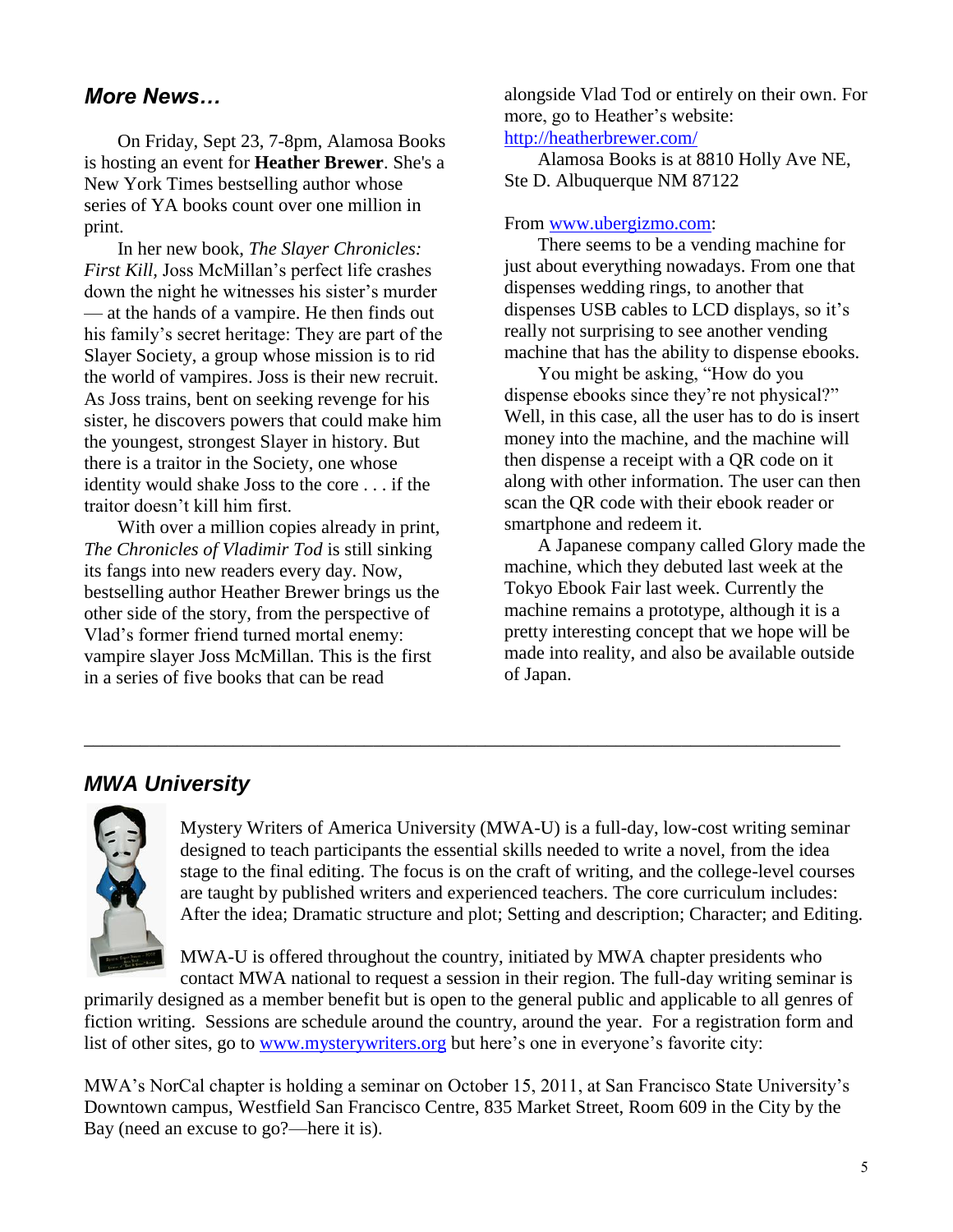# *A Crime Wave in Publishing*

The following is excerpted from by Alexandra Alter in the Wall Street Journal. For more, go to: [www.online.wsj.com.](http://www.online.wsj.com/)

Crime often spikes when the economy sputters, but does demand for crime fiction surge as well?

Publishers hope so. This year, as print sales continue to plummet, several publishing houses are launching mystery imprints in hopes of gaining a toehold in the thriving crime-fiction market. Newcomers range from big publishers like Little, Brown, which has rolled out the suspense imprint Mulholland, to smaller independent publishers. Amazon and digital media company Open Road are entering the fray with new digital crime imprints.

Mulholland has several splashy books in the works, including a new Sherlock Holmes novel by best-selling author and screenwriter Anthony Horowitz, sanctioned by the Arthur Conan Doyle estate, out in November. In October, it plans to publish a horror novel about an occult investigator by the writers of the *Saw* movie franchise. And set for a 2012 release is a novel jointly written by *Lost* cocreator J.J. Abrams and novelist Doug Dorst. Little, Brown publisher Michael Pietsch says Mr. Abrams' book "will do for the form of the novel what the show *Lost* did for narrative TV."

Mulholland editor John Schoenfelder has been soliciting works and ideas not just from literary agents but from Hollywood producers, TV and film writers, graphic novelists and even videogame creators. In June, Mulholland published a digital collection of short stories based on characters and crimes depicted in the videogame "L.A. Noire," by Rockstar Games.

Mr. Schoenfelder says he plans to release 24 titles a year, including supernatural thrillers, hardboiled detective fiction, espionage, horror, dystopian thrillers and high-concept adventure fiction. So far, Mulholland has bought more than 40 books, plus the digital rights to 25 books by pulp novelist Jim Thompson.

Mr. Pietsch says he created Mulholland to capitalize on the strong mystery market. Mysteries and thrillers accounted for nearly 30% of fiction sales in 2010, a study by industry analyst Bowker found. Mystery became the top-selling genre in 2010, up five spots from the previous year, according to Simba Information, which tracks the publishing industry.

Mulholland faces competition from established imprints like Minotaur Books, as well as from other newcomers to the genre. Pegasus Books' new crime imprint, Pegasus Crime, is carving out a more precise niche: literary crime fiction and mysteries in translation, with 20 titles landing this fall. In August, the imprint will release "Call Me Princess," from the "Danish crime queen" Sara Blaedel. Meanwhile, Amazon is staking out territory in the suspense market, signing up best-selling novelists Barry Eisler and Kyle Mills. Its Thomas & Mercer line of thrillers will publish digital, print and audio editions, beginning with six books this fall.

Longtime mystery publisher Otto Penzler, owner of New York's Mysterious Bookshop, is teaming up with Open Road Media to digitally publish out of print and backlisted books of iconic writers such as James Ellroy and Donald Westlake. The digital imprint, MysteriousPress.com, will also publish some original works. Mr. Penzler plans to release 250 books a year, with the first titles landing in August.

# *Whodunit?*

Croak & Dagger has a Facebook page! A board member discovered this by accident recently, but no one knows where it came from. If you are the perpetrator, or can ID a suspect so that we can make use of this resource, contact our president at *[ohbray@nmia.com](mailto:ohbray@nmia.com)*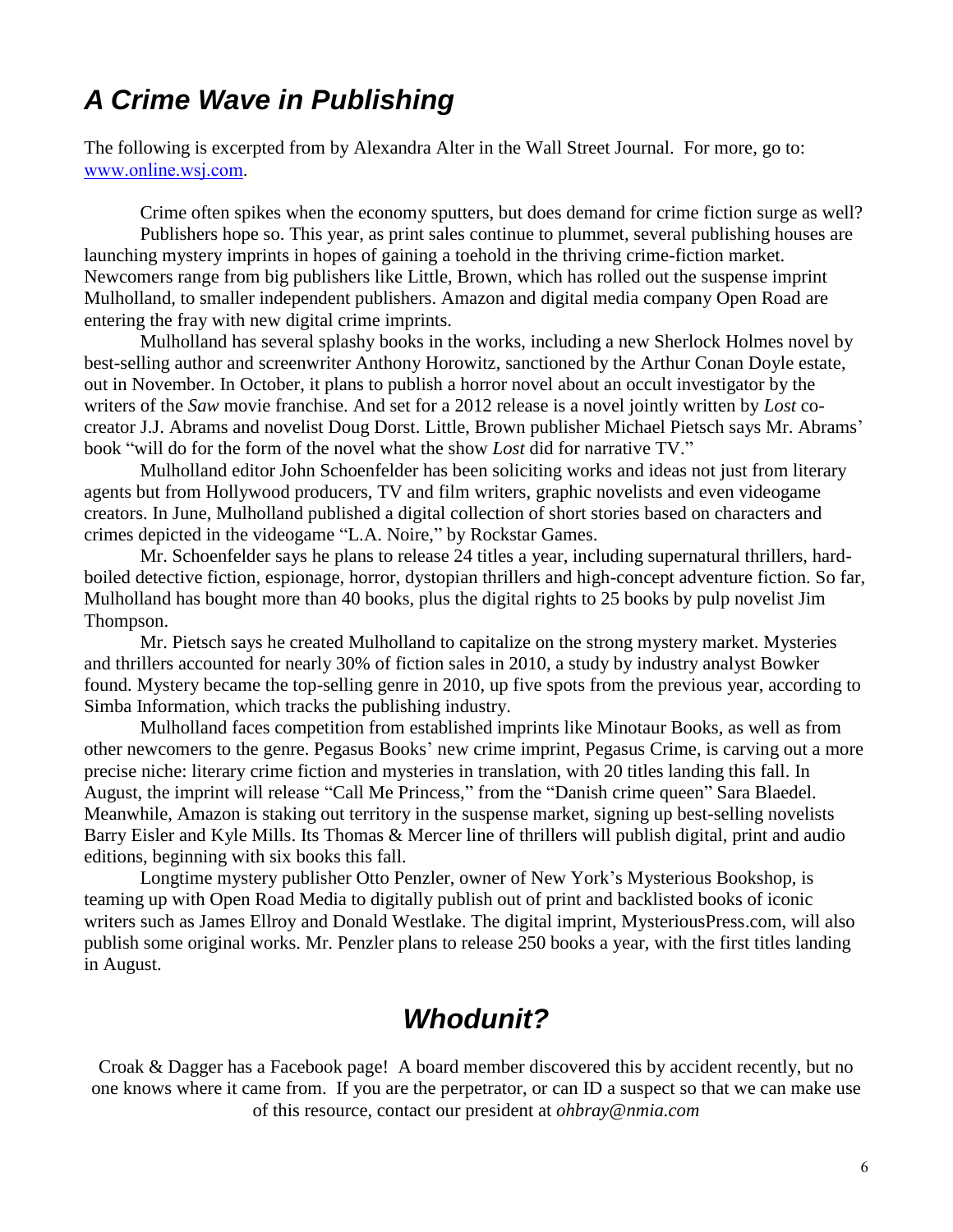# *Reviews*

# **Rob's Random Shots**

### **September Case File Number 1**

### *One of Our Thursdays Is Missing* by Jasper Fforde, Viking, 2011, 362 pp (HB)

If there's a common thread running through my reviews for this issue, it must be disappointment. Jasper Fforde is one of my favorite authors since J.R.R. Tolkien. His incredibly popular original four-volume Thursday Next series was the best modern-day and literary alternate history fantasy I will ever read.

In installments, he takes his Literary Spec Ops Agent Thursday Next first inside the book *Jane Eyre* in *The Eyre Affair*, then into the Book World itself as an agent of Jurisfiction in *Lost in a Good Book*, on to hiding out in the Book World in *The Well of Lost Plots*, and finally in book four, *Something Rotten*, Thursday dies twice, but is still alive at the end of the book.

After a lukewarm reception of Fforde's two-book Nursery Crimes series, he brought back the popular Thursday (think Gwyneth Paltrow with a ponytail, in a T-shirt, jeans, and a leather jacket) in *First Among Sequels*. That was a noble attempt to rekindle the flame of the original series and is on the whole a better book.

This latest volume has an interesting starting point: the real world. Thursday Next is missing and the written Thursday, an actress in the books, is forced to take her place in an investigation into a murder and as an emissary to an upcoming war in the Book World between the "countries" of Women's Fiction and Racy Novel.

Fforde has ingeniously provided a map of Fiction Island in the Book World in which every conceivable genre and subgenre and many familiar titles and characters have places. But alas, the plot doesn't live up to the original premise. Thursday encounters difficulties with her temporary stand-in, acquires a cog-driven butler named Sprocket (no robots or even

electronics in the Book World), and makes often unfathomable moves that we are meant to take as detecting or, at the very least, progress to solve a murder, find the missing real Thursday, and prevent a genre war in which clowns from the comedy genre are used as soldiers in battalions.

To be sure, there are a few saving graces in this volume: Sprocket is an engaging character. We do get scenes with some favorite characters from the previous novels, but they're so short as to make readers think they were only shoved out from the wings of a theater so we would know they still lived. The climax is engaging—a voyage up the Great Metaphoric River aboard a seedy steamer—and all does end well. We get to see a Book World character visit our real world and be amazed at the level of detail all around her—details authors don't include in scene setting.

In the end, even an uneven Thursday Next story is better than contemplating no more Thursdays. I hope Fforde's next foray does his character and us readers justice. **♦**

### **September Case File Number 2**

*Hard Truth* by Nevada Barr, E.P. Putnam's Sons, 2005, 324 pp (HB)

Nevada Barr is another of my never-fail favorite mystery writers, a group headed by Michael Connelly and which includes, in no particular order, Robert Crais, Margaret Coel, Craig Johnson, and Sue Grafton. I regard Barr's *Blind Descent*, which takes place in New Mexico's Lechuguilla Cave, as her very best work.

*Hard Truth* is not Barr's latest work, but it has a lot going for it. It's the sequel to her two previous mysteries set along the Natchez Trace, follows protagonist Park Ranger Anna Pigeon's marriage to a sheriff there, and involves one of my half dozen favorite national parks, Rocky Mountain. And the premise is more than engaging: Two campers, one of them a young paraplegic woman in a wheelchair, encounter two young girls who run out of the woods, dirty,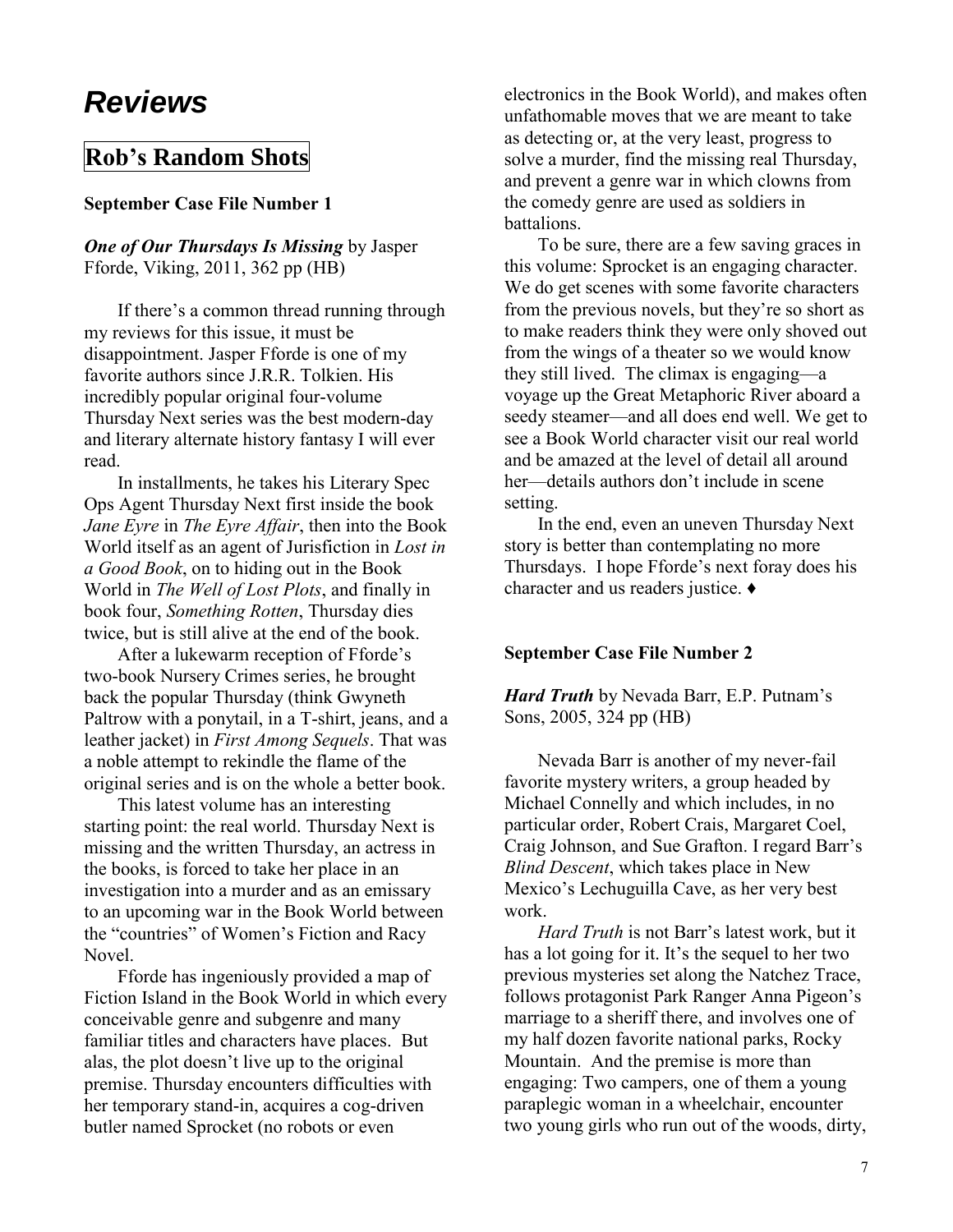bruised, incoherent, and clad only in their underwear. They turn out to be two of three girls who've been missing for months from a church outing and who were the object of an intensive manhunt before Anna's arrival to be district ranger.

The reader gets an intriguing cast of supporting characters, beginning with the paraplegic woman, Heath Jarrod, who suffered spinal injuries in an ice climb. There are several chapters from her point of view, an unusual circumstance, since Barr's novels usually feature only Anna's first person perspective. On several occasions, this divided POV increases suspense by telling us things before Anna learns of them. The cast also includes various park rangers, a sleazy breakaway Mormon *paterfamilias* à la Warren Jeffs, his several wives, and their children, who include the two returnees.

Despite the above advantages, this book has several liabilities. Anna has to leave behind her new husband of three days in order to take this sudden and unexpected promotion, an obvious plot device to put her on her own against an unknown adversary. Barr also overuses an unfortunate literary device that has every line of dialogue Anna or Heath uses preceded by one or more paragraphs of internal monologue, followed immediately by more of the speaker's thoughts before the person queried answers. Then the answers are followed by yet more internal exposition.

Julie and I listened to this book on a library CD on a recent car trip. These ceaseless digressions into and interruptions of interesting conversations held the plot back and reduced our sympathy for the two POV characters. I wondered if Barr did this in all her previous works, a point I have yet to check. Because of this device, we actually stopped listening to the story at about the 80 percent mark. I got a library copy to finish it.

The second turn-off was Anna's encounter with the serial killer at the heart of the mystery. First, the identity was totally unexpected, and not very believable. Unwilling to let things lie there, Anna recognizes the killer from a series of murders near the Natchez Trace while she'd

been stationed there—another unrealistic coincidence.

But the final turnoff for us was having Anna's sadistic treatment at the hands of the killer go on for 60 pages, an unremitting multichapter scene that unnerved both of us

If you like Nevada Barr's other novels as much as I do and disagree with this review, please let me know.**♦**

—Rob Kresge (*[www.robertkresge.com](http://www.robertkresge.com/)*)

*Tell Me, Pretty Maiden* by Rhys Bowen. St. Martin's Minotaur, 2008, 293 pp (HC).

This is the seventh installment of the Molly Murphy mystery series, set in New York City in the first decade of the  $20<sup>th</sup>$  century. It helps to have read the earlier books (I'd read only the first two, some time ago), as frequent reference is made to events in those books. However, once you get into it, the plot of *Tell Me, Pretty Maiden* is absorbing and fast-moving.

Molly is a detective struggling to grow her business in the face of social disapproval in general and male disbelief in particular. But since she takes cases that the boys aren't interested in, she succeeds. In this book, she takes on almost more than she can handle without the help of several friends when she investigates a young man for the family of the daughter who wants to marry him; searches for another young man who went missing from Yale University and whose aunt, his guardian, is frantic; and goes ghost-hunting for an actress who is convinced her theater is haunted. Molly, of course, believes the manifestations have a human cause, and so it proves—although getting her fee out of the blasé actress involves trickery of another kind.

In addition, Molly and her beau, Daniel Sullivan, discover a young girl nearly frozen to death in Central Park, and Molly, ever a soft touch, takes her under her wing. Finding out where she belongs involves Molly in her most dangerous pursuits, including a climactic stint in an insane asylum—a stunt inspired by a friend of Molly's neighbors named Elizabeth Seaman—aka investigative journalist Nelly Bly.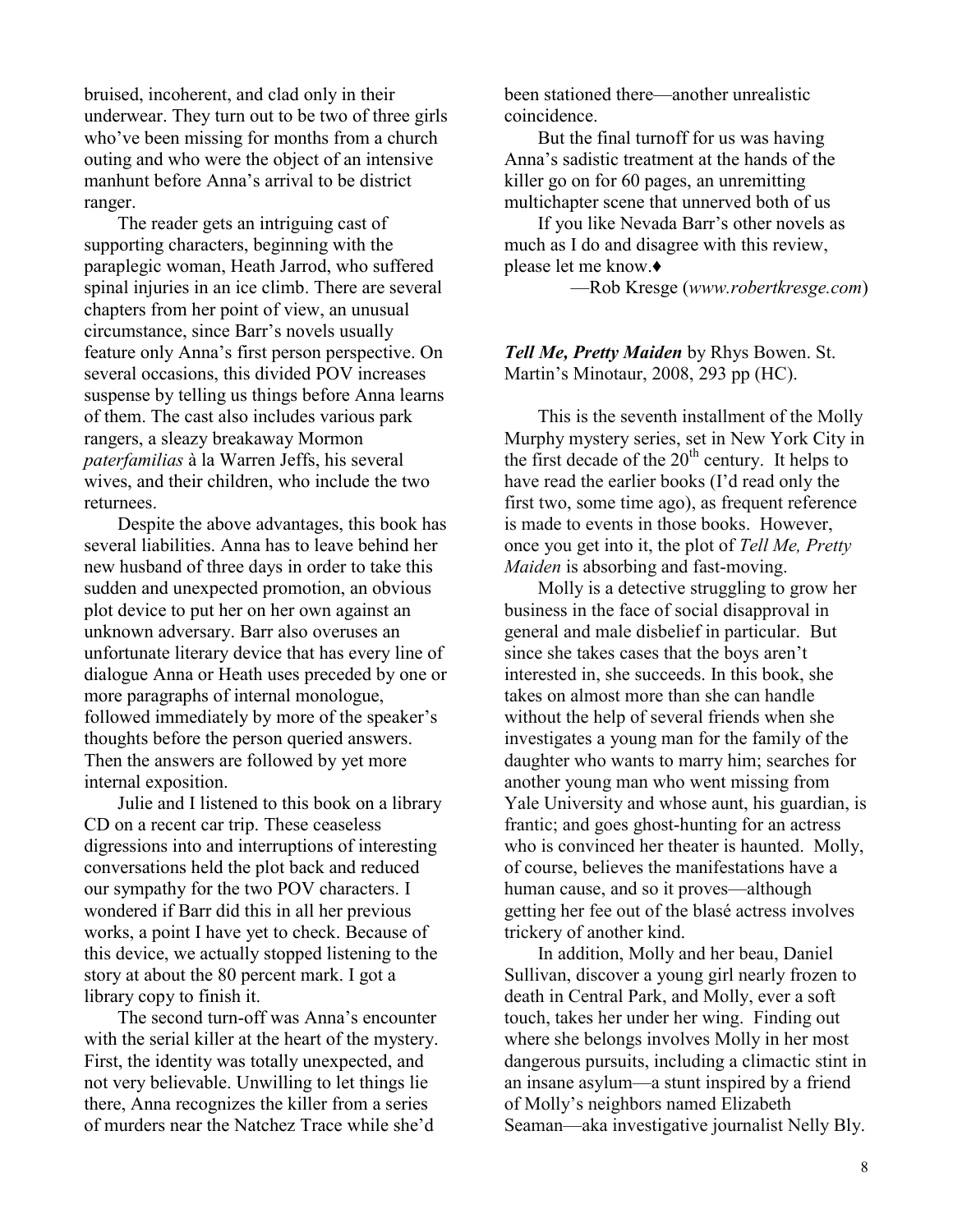Molly is a sympathetic character—unsure but fearless, clever but not always wise—but the secondary characters are just as much fun. Daniel is a policeman, laid off because of a false accusation of misconduct (in book #5, apparently, which I must read) and so champing at the bit to get back to work that he even condescends to help Molly. The neighbors, Gus and Sid (both female), are series regulars too, and the jolly and efficient Mrs. Goodwin, the housekeeper they recommend to look after Annie, the ice maiden, may well become one.

All the plot strings are interesting, although in the book's Postscript, the author seems to have realized that she left a few loose ones lying around with not enough pages left to sum up. I had expected the dubious fiancé to be connected somehow with the missing nephew, as they were both Yalies, but nothing came of that.

The setting is well drawn, especially for those of us who grew up around New York and can imagine what the marshes north of the Bronx and other sites Molly travels to must have looked like in 1902. She's a great walker, our Molly, but she does condescend to take the train to Connecticut.

The author has a lovely website describing all her series books: [www.rhysbowen.com.](http://www.rhysbowen.com/) **♦**

| Key:                   |
|------------------------|
| $PB = Paperback$       |
| $TP = Trade$ paperback |
| $HC = Hardcover$       |

#### *Shadow Dancer* and *The Story Teller* by

Margaret Coel. Berkeley Prime Crime, 2003 and 1999 (PB).

I'm reviewing these together only because I picked both up from the exchange table at about the same time and read them while traveling in August. However, it turns out that, according to the author's website [\(www.margaretcoel.com\)](http://www.margaretcoel.com/) both are "based on events in history—old crimes that have a way of haunting the present, refusing to be forgotten, still demanding justice." A third title, *The Spirit Woman*, also

falls in this category, so that's next on my reading list.

In the earlier book, Arapaho lawyer Vicky Holden is asked by her tribe's story teller to investigate a lost treasure—a one-of-a-kind record of the part Arapahos played in the infamous 1864 Sand Creek Massacre. The quest takes Vicky to Denver at the same time that Father John O'Malley is there to try to convince his superiors to fund an Arapaho museum on mission grounds on the Wind River reservation. Someone doesn't want the ledger book in question to surface, even to the point of murder, and Vicky and Father John join forces to solve the riddle.

*Shadow Dancer* comes later chronologically, but as both these novels are early in the Wind River series, it will come as no surprise to readers that Vicky's ex-husband, Ben, is murdered and Vicky accused of the crime. She's determined to find out what really happened, but equally determined not be reduced to defending herself to the families, both Ben's and her own children. This can drive a reader crazy, but it's understandable, and the story is an exciting one, also involving a local cult leader who Vicky believes is sheltering the killer. Meanwhile, Father John searches for a young man who has disappeared from the reservation and eventually comes to believe that his disappearance and Ben's murder are connected.

Both books are well worth reading and may hook you on Coel's other mysteries too. **♦**

—Linda Triegel (*[ljt23@earthlink.net](mailto:rkresge777@comcast.net)*)

### *The Fleet Street Murders* by Charles Finch (2009)

Third book in the Charles Lenox series, *The Fleet Street Murders* is set in 1866 London at Christmas. It's a thoroughly enjoyable whodunit as well as a fascinating look at historical London, including a brief mention of Dickens.

Charles is torn between important priorities: his fiancée Jane, his friends Thomas & Toto, his campaign for Parliament requiring weeks far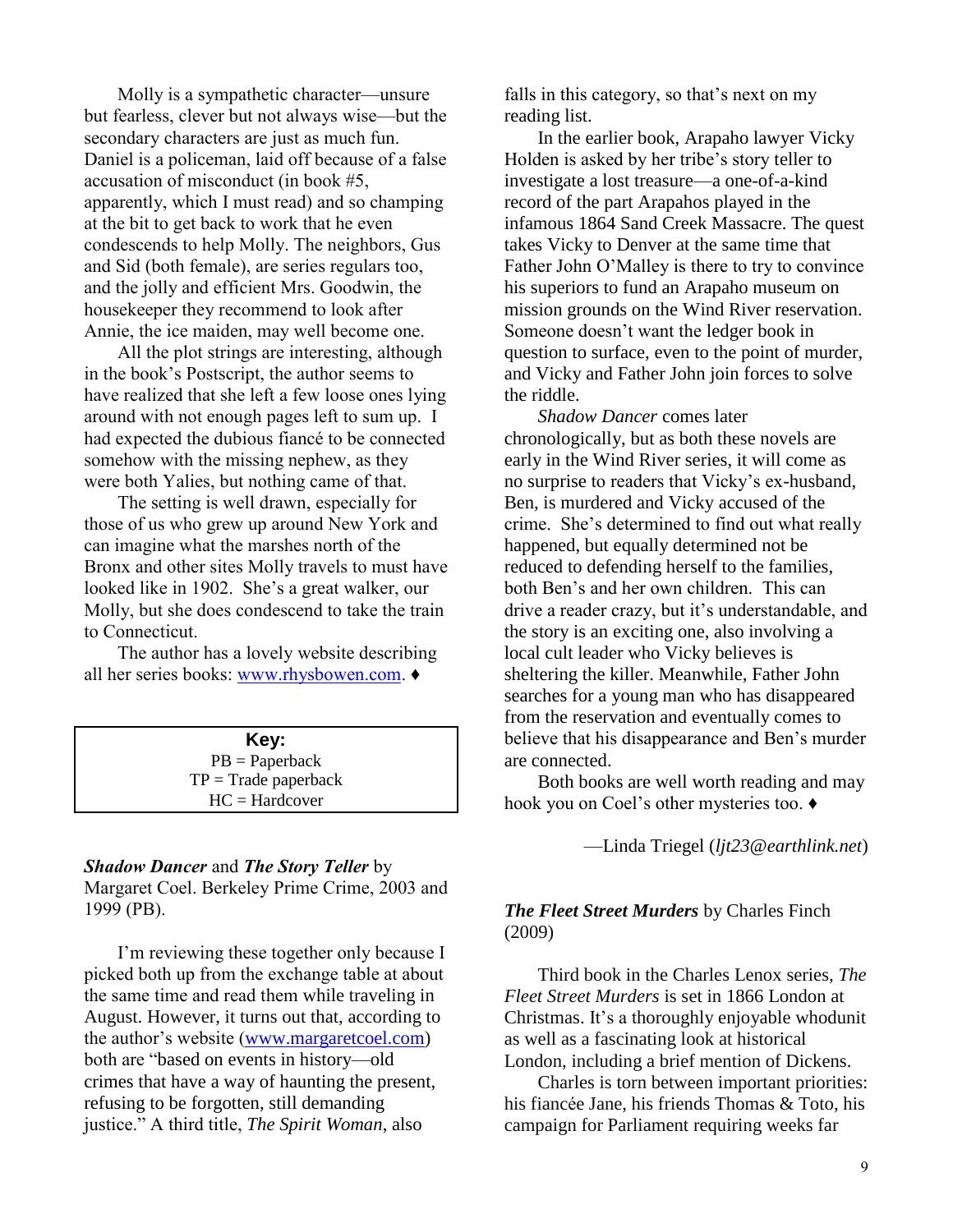from home, and a murder case involving two Fleet Street journalists. Just as we juggle commitments in our modern everyday lives, Charles does as much as he can (when he can) for each of his most important priorities.

Authentic historical context and a wealth of minute detail makes the settings come to life and provide a pivotal clue. Favorite characters Graham (butler) and Dallinger (apprentice) return in important support roles. A light touch of foreshadowing effectively hints at the final resolutions. Highly recommend the series. **♦**

—Susan Zates (*[smzates@yahoo.com](mailto:smzates@yahoo.com)*)

### **A Formidable Female Detective: PW Talks with Lynda La Plante**  *by Jordan Foster*

\_\_\_\_\_\_\_\_\_\_\_\_\_\_\_\_\_\_\_\_\_\_\_\_\_\_\_\_\_\_\_\_\_\_\_\_\_\_\_

*May 16, 2011*



An imprisoned serial killer helps London Det. Insp. Anna Travis track a serial killer on the loose in Lynda La Plante's *[Blind Fury](javascript:popinReview(165845);)*.

### *What appealed to you about having a dual killer story line?*

The appeal came from a meeting with a category "A" prisoner [a violent offender in the U.K.], who expressed his own hopes of writing a novel. He said he would be a perfect candidate to put down what a real killer felt as he'd committed murders. In the end, he began to give me tips about my own previous published works and how he would have written something different. His ego and extraordinary obsessions fueled my imagination for *Blind Fury*.

*The relationship—both intimate and professional—between Anna Travis and Det. Chief Supt. James Langton is a driving force in every book. Was it something you envisioned from the start?*

Bringing the characters of Anna Travis and James Langton together was never plotted to be a continuing theme. However, the more I wrote about them, the more I enjoyed exploring these two complex people. It helps to have running alongside the novels the U.K. television series with Ciarán Hinds and Kelly Reilly playing the roles of Langton and Travis. It makes for even more enjoyment in writing their continued stories.

*Comparisons are inevitable between Anna Travis and your most famous creation,* Prime Suspect*'s Jane Tennison. What similarities and differences do you see between them, and why did you choose to write about another female police detective?*

Anna Travis is really a young Jane Tennison, but with very marked differences. We first met Jane Tennison when she was a detective chief inspector in her 40s. She had come through the ranks, from uniform to flying squad to murder team. She was facing strong discrimination and was tough and hardened to deal with it. Anna Travis is a fast-track detective, never having been in uniform, and without the discrimination level that Tennison had to deal with.

What interested me was that Travis has a university background as opposed to street experience. Gradually, we also see how Anna Travis grows into a formidable female detective and becomes as tough as Tennison.

### *Since you also write for television, what differences have you found between writing for the screen and the page?*

The difference between writing for the screen and writing a novel is always cost. In a novel, I can have 70 characters, I can have helicopters, I can move to wherever I want, but on the screen I am writing for a specific time slot and I have to keep in mind the budget.